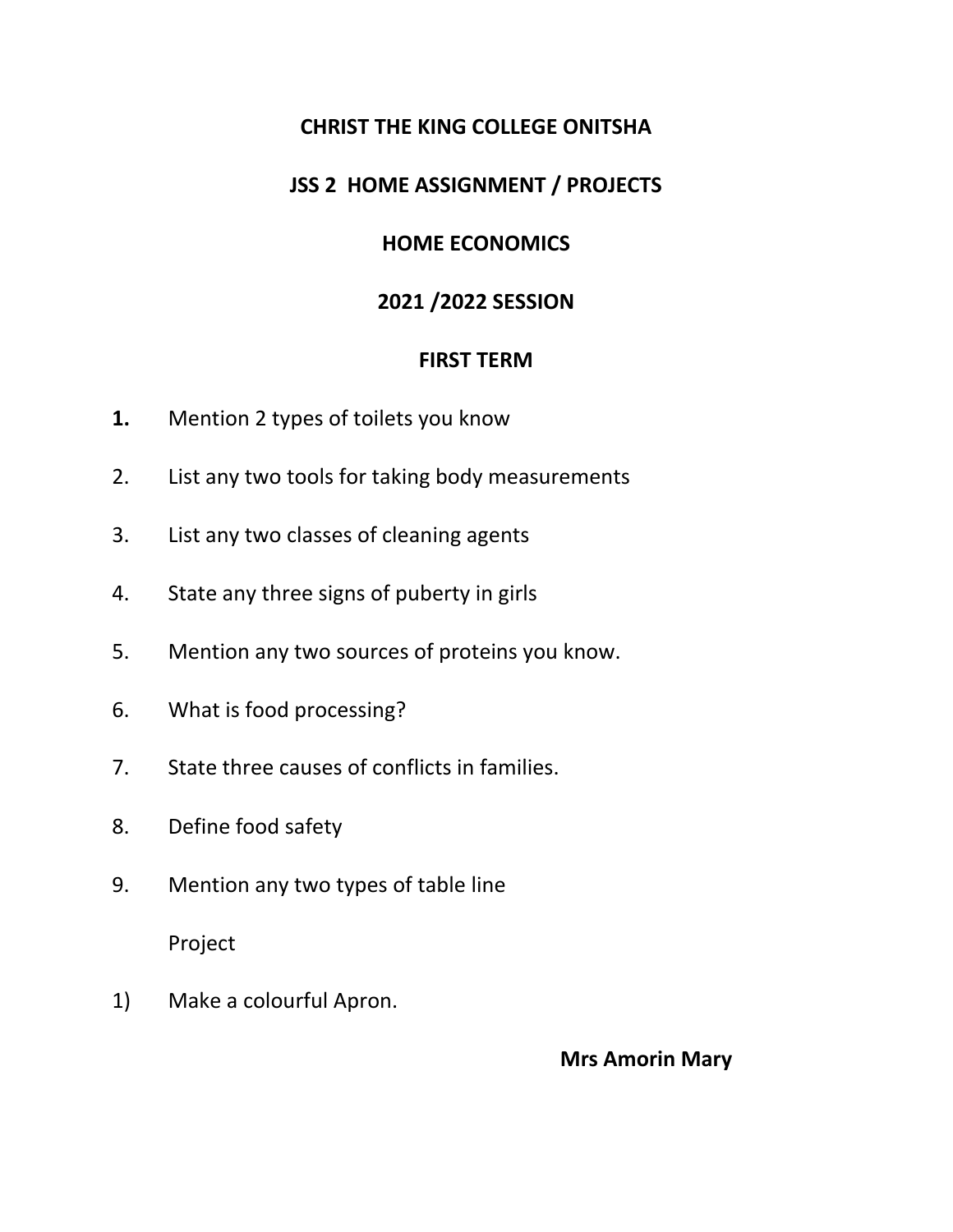### **BUSINESS STUDIES**

# **JSS 2 2021 /2022 SESSION**

# **FIRST TERM**

# **ASSIGNMENT**

- **1.** Who is a receptionist?
- 2. Mention and explain four duties of a receptionist
- 3. Define the term respondent
- b. Mention and explain four office correspondence
- 4a. Define the term office documents
- b. List six sales documents and three purchase documents

### **PROJECT**

**Use a carton paper or any available material to construct a Bank**

**Mrs Nworahi N/. I**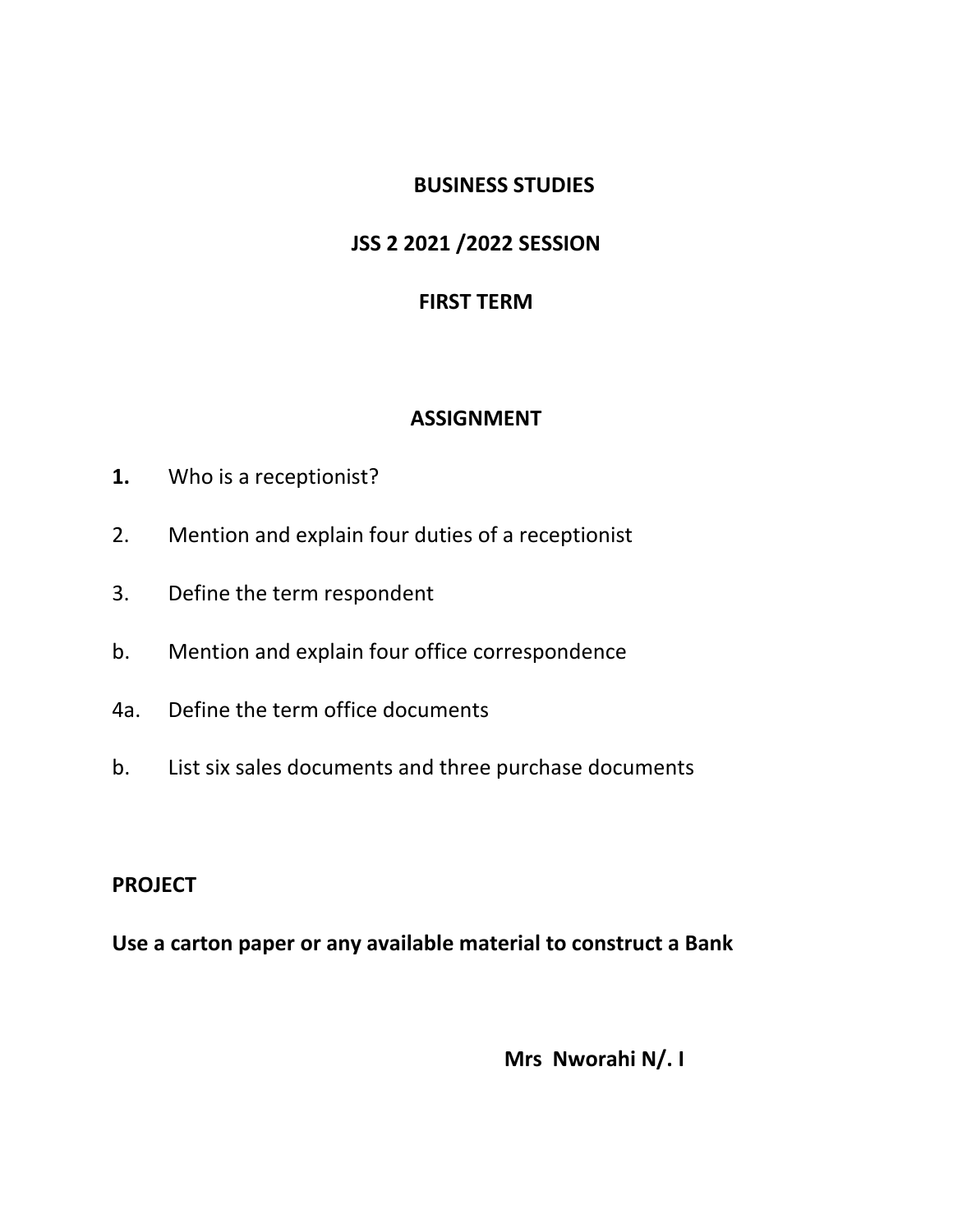# **MUSIC PROJECT**

### **JSS 2 2021 /2022 SESSION**

#### **FIRST TERM**

Construct keyboard setting

one octave from c-c

Materials - use carton and white cardboard sheet

### **ASSIGNMENT**

- 1. Write 5 types of popular music
- 2. Write 10 examples of popular musicians

**Ezejesi A.E**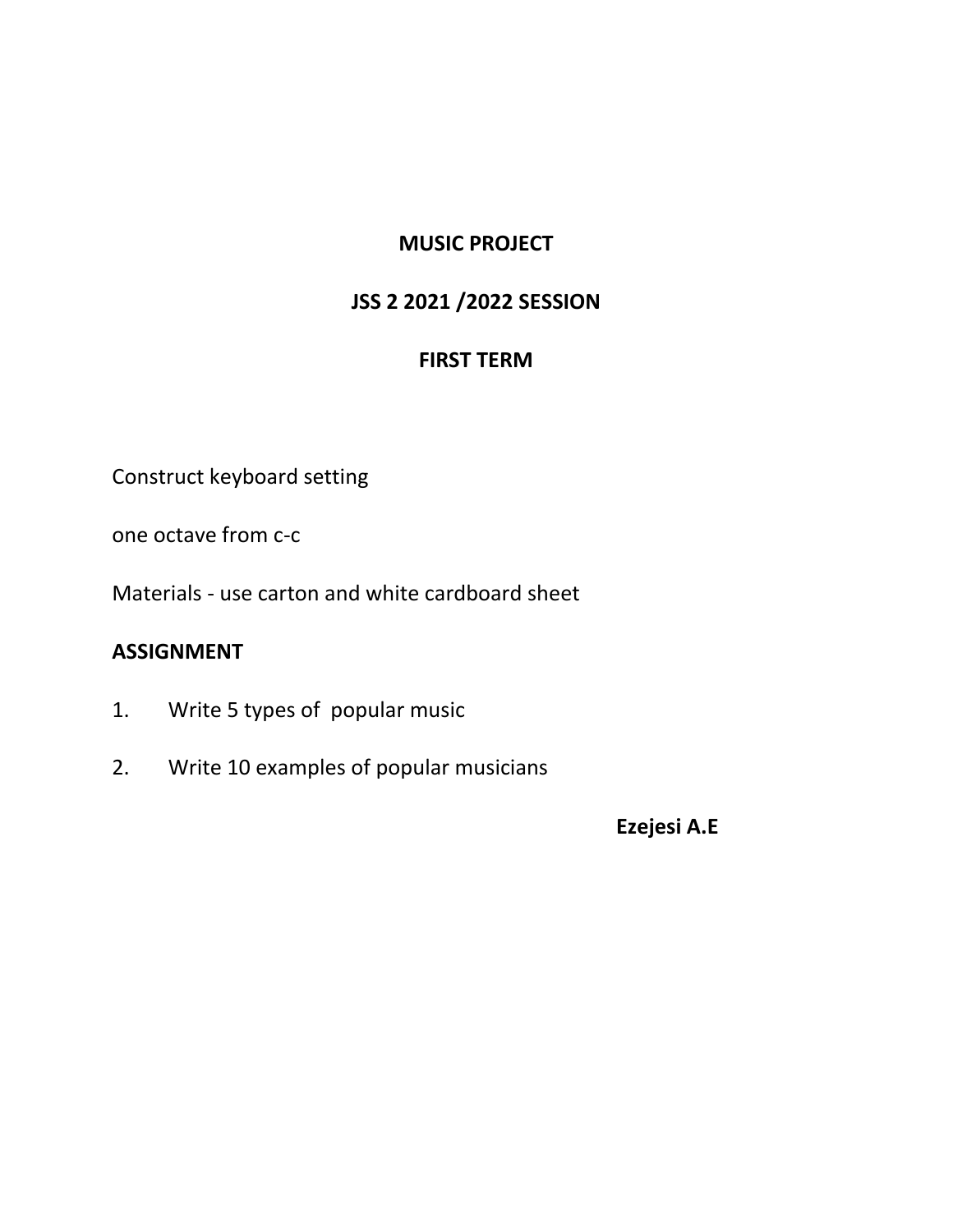# **CIVIC EDUCATION**

# **JSS 2 2021 /2022 SESSION**

#### **FIRST TERM**

#### **PROJECT**

**Draw a person in Jail for robbery**

**Ukoha Ogechukwu Ani**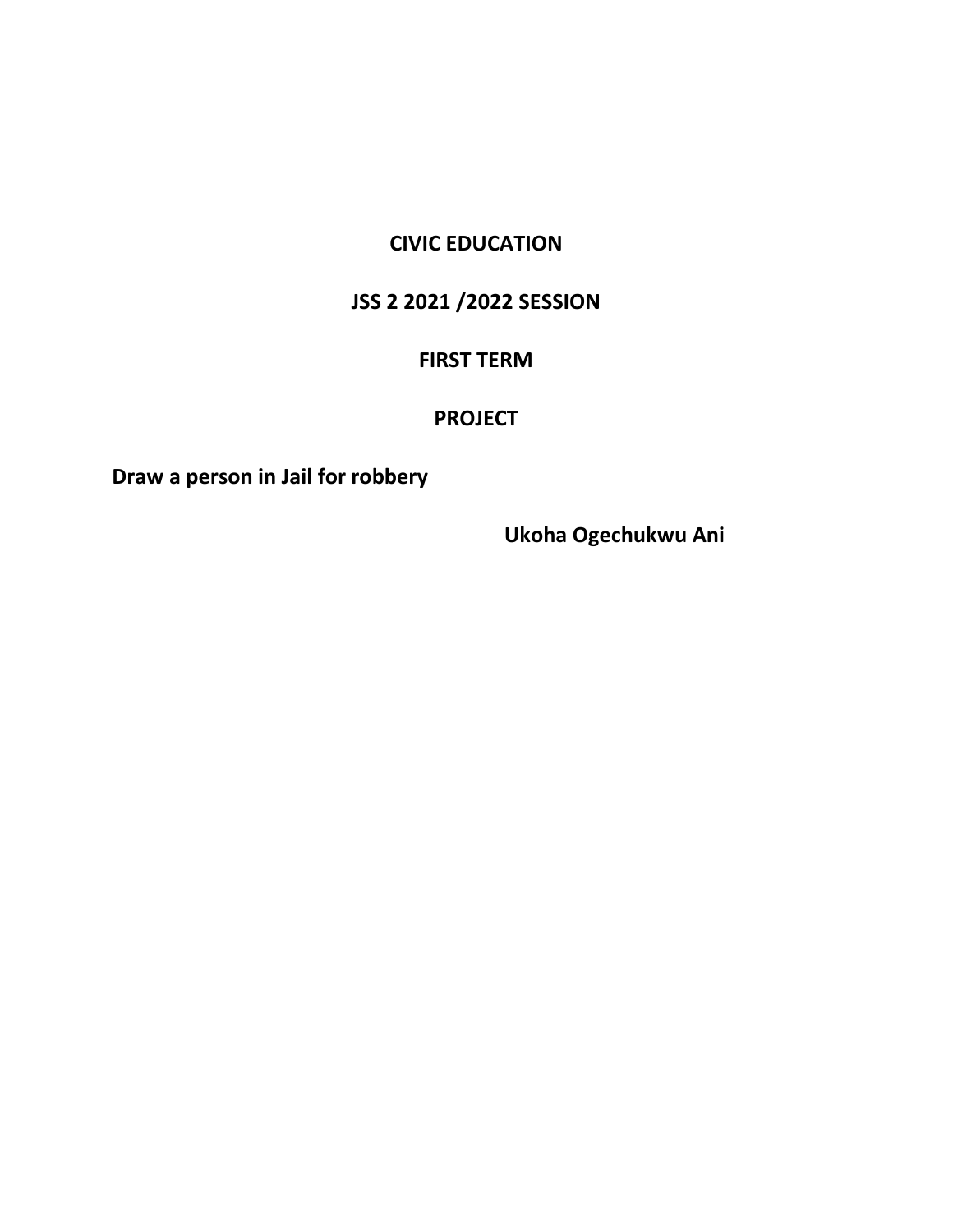#### **ENGLISH LANGUAGE**

#### **JSS 2 2021 /2022 SESSION**

#### **FIRST TERM**

#### **PROJECT PROPOSAL;**

- **1.** Prepare a beautiful album and write down the 20 vowel sounds
- 2. In each of the vowel sounds, write down about fifteen examples of words that contain the vowel sounds and underline the letters that represent the sounds. That is their spelling symbols or spelling realizations.

Example: Car as in/ka:/

**Ifeam A.N**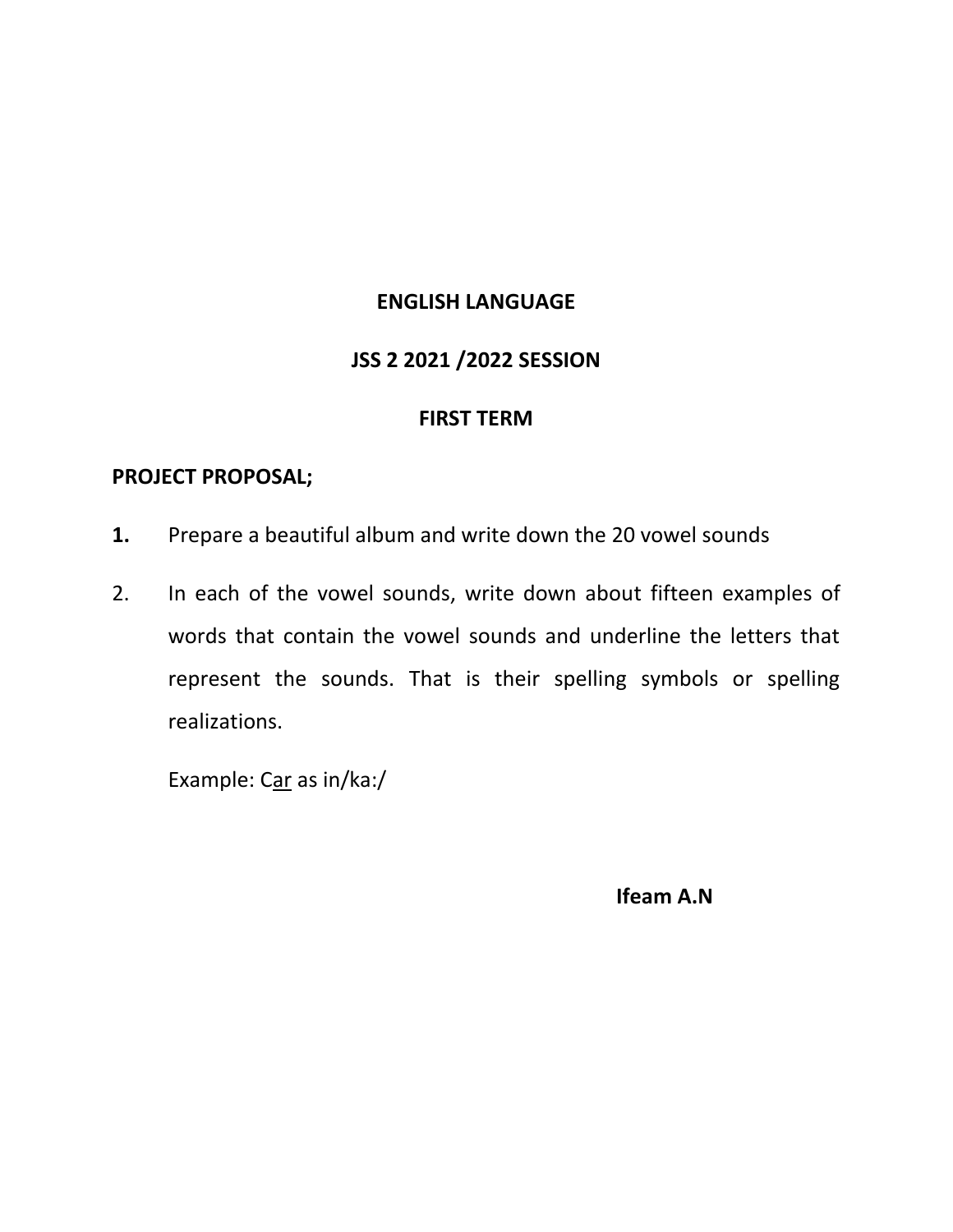### **C.C.A**

### **CULTURAL AND CREATIVE ART**

### **CLASS: JSS 2A TO E**

#### **PROJECT PROPOSAL**

#### **MEDIUM - CARDBOARD SHEET**

#### **USE CARDBOARD SHEET IN ALBUM**

**Form draw (3) three art materials and (3) three art tools with pencil and write their names.**

#### **HOLIDAY ASSIGNMENT**

- **1.** Define elements of art and design?
- 2. Mention the six elements of art
- 3. The two major types of lines are and -
- 4. Draw the 3 structural lines and write their names
- 5. Draw and label the 5 Rhythmic lines

**(Subject Teacher)**

**Adaka J.I**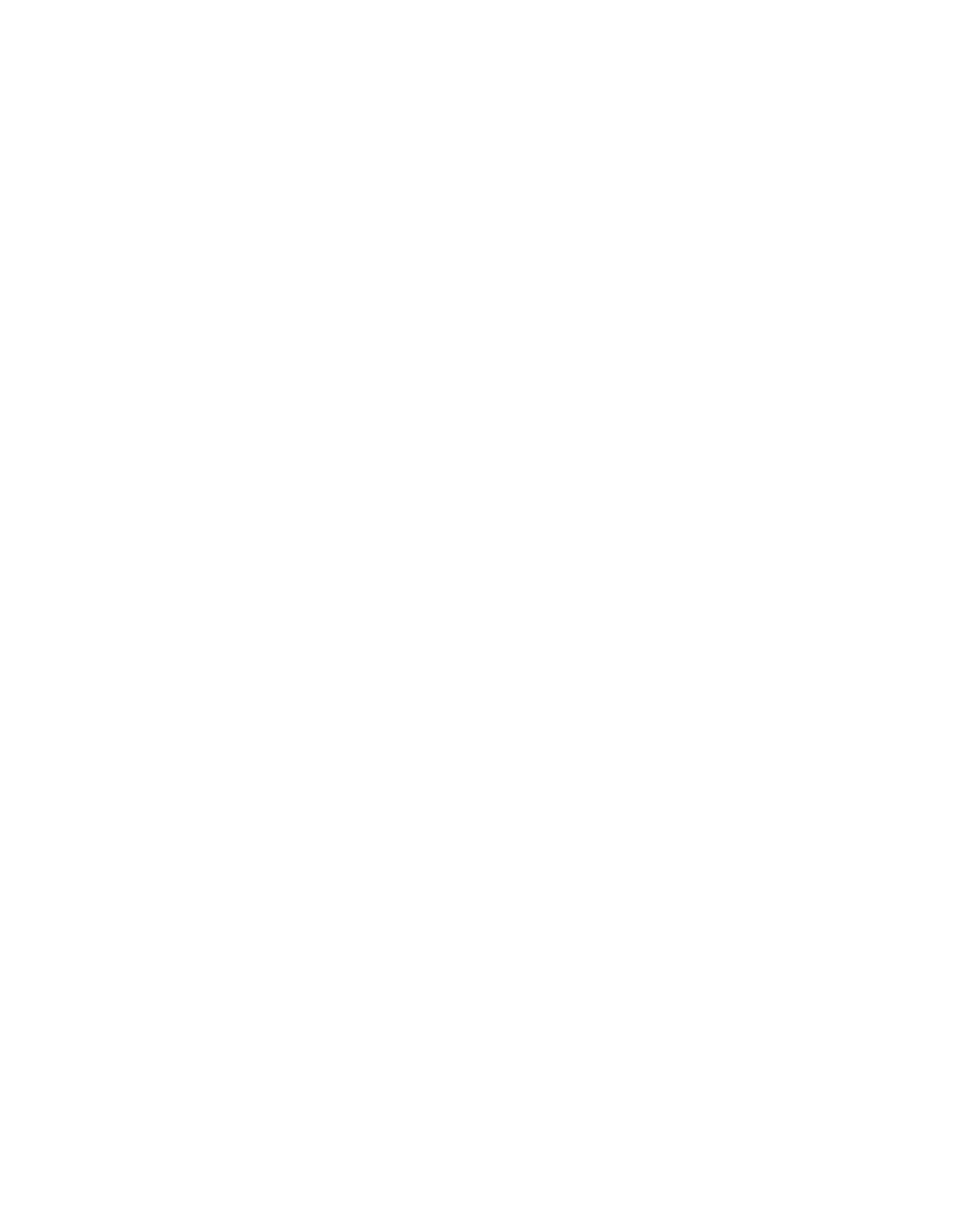# **AGRICULTURAL SCIENCE JS 2**

# **PROJECT PROPOSAL;**

# **Construct Any Farms Structure Or Farm Building Of Your Choice**

# **TAKE HOME ASSIGNMENT**

**1. Define farm structure and farm buildings respectively**

**2. List 3 types of farm structure based on use and give 2 examples of each.**

# *EXAMPLE OF EACH*

- **3.** List 4 classes of farm buildings and their sues
- 4. Define crop propagation
- 5. State 2 methods of propagation and give 2 examples of **each**
- **6. List 5 farming operation and give their examples.**

**Okika J.N**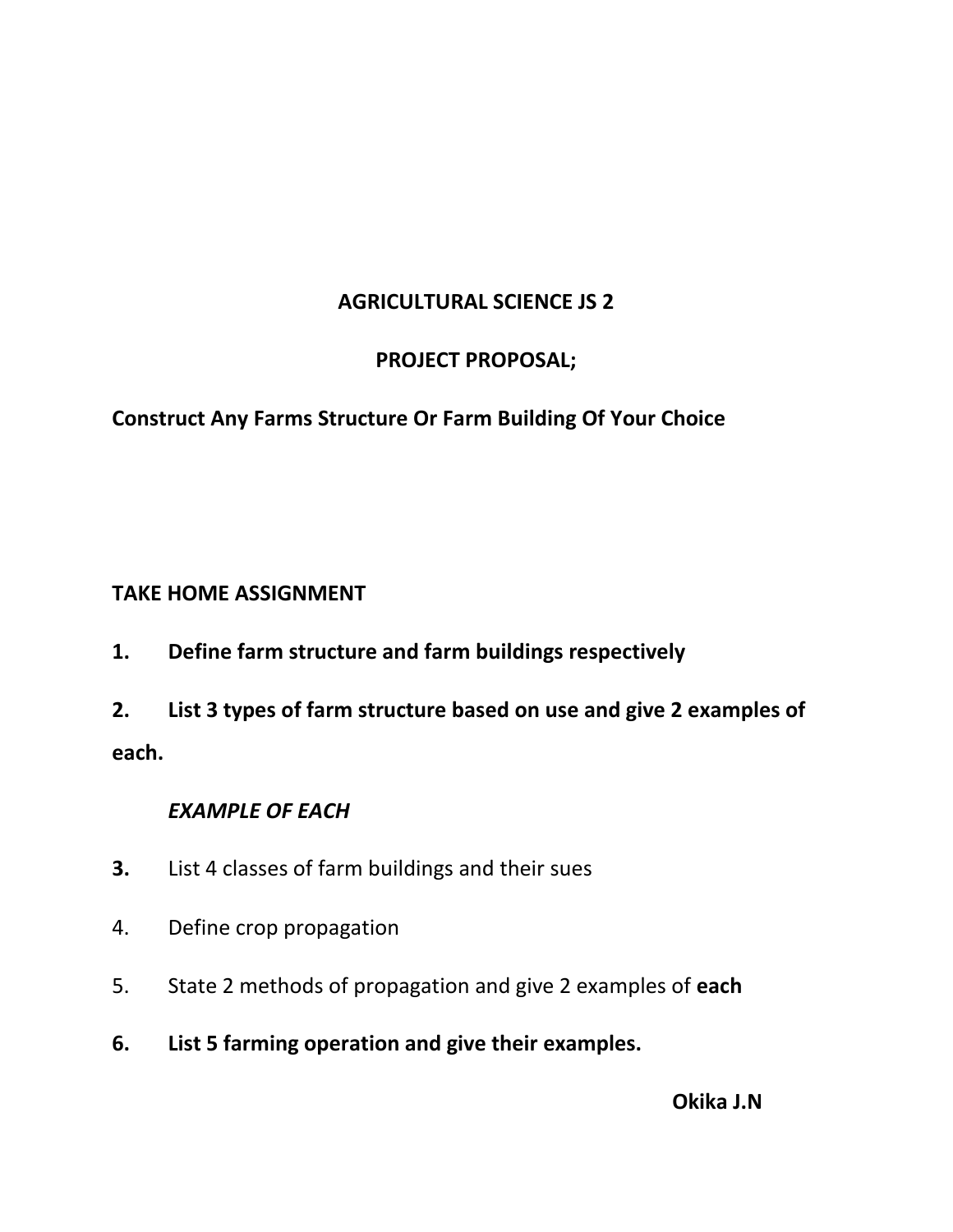# **FRENCH LANGUAGE**

# **PROJECT**

### **JSS2**

Draw and label any 5 domestic animals in an album form

**HOLIDAY ASSIGNMENT**

**Write 10 sentence s in French about yourself**

**Onyejegbu Chizoba**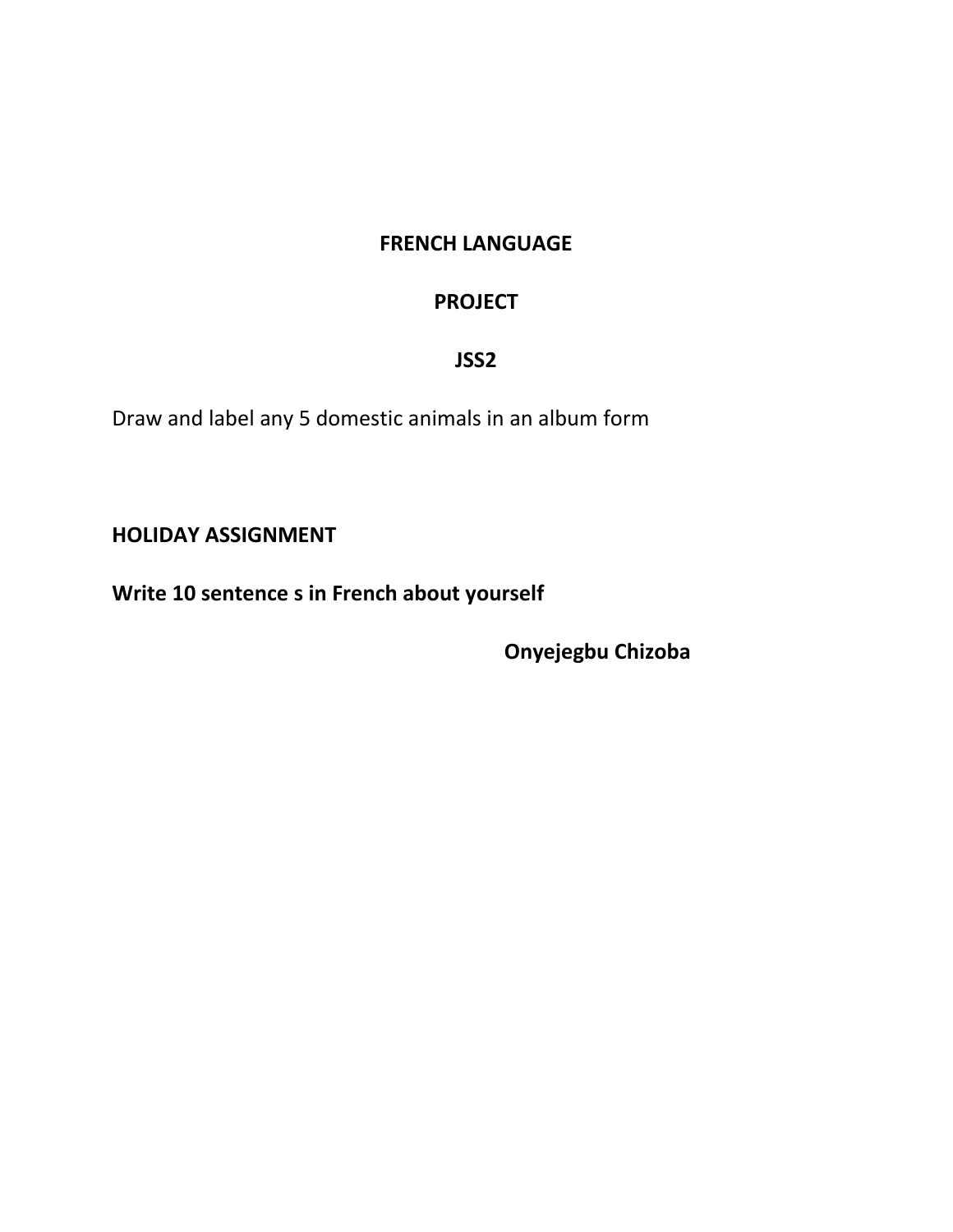# **IGBO JS 2**

# **IST TERM 2021/22**

# **PROJECT**

#### **JS2A-B**

**1.** Were aja mmee mmee (aja upa) maobu akwukwo a

banyere na mmiri wee kpuo oji Igbo

# **2. JS2C - E**

Were eserese di mma ziputa egwuregwu ndi igbo ndi a: ikpo oga, onye elela anya nazu, kpukpunkpu ogene na iwu udo.

# **ORU ULO (HOME WORK)**

- **1.** Deputa uru ise oji bara
- 2. Deputa ahiriokwu ndi a: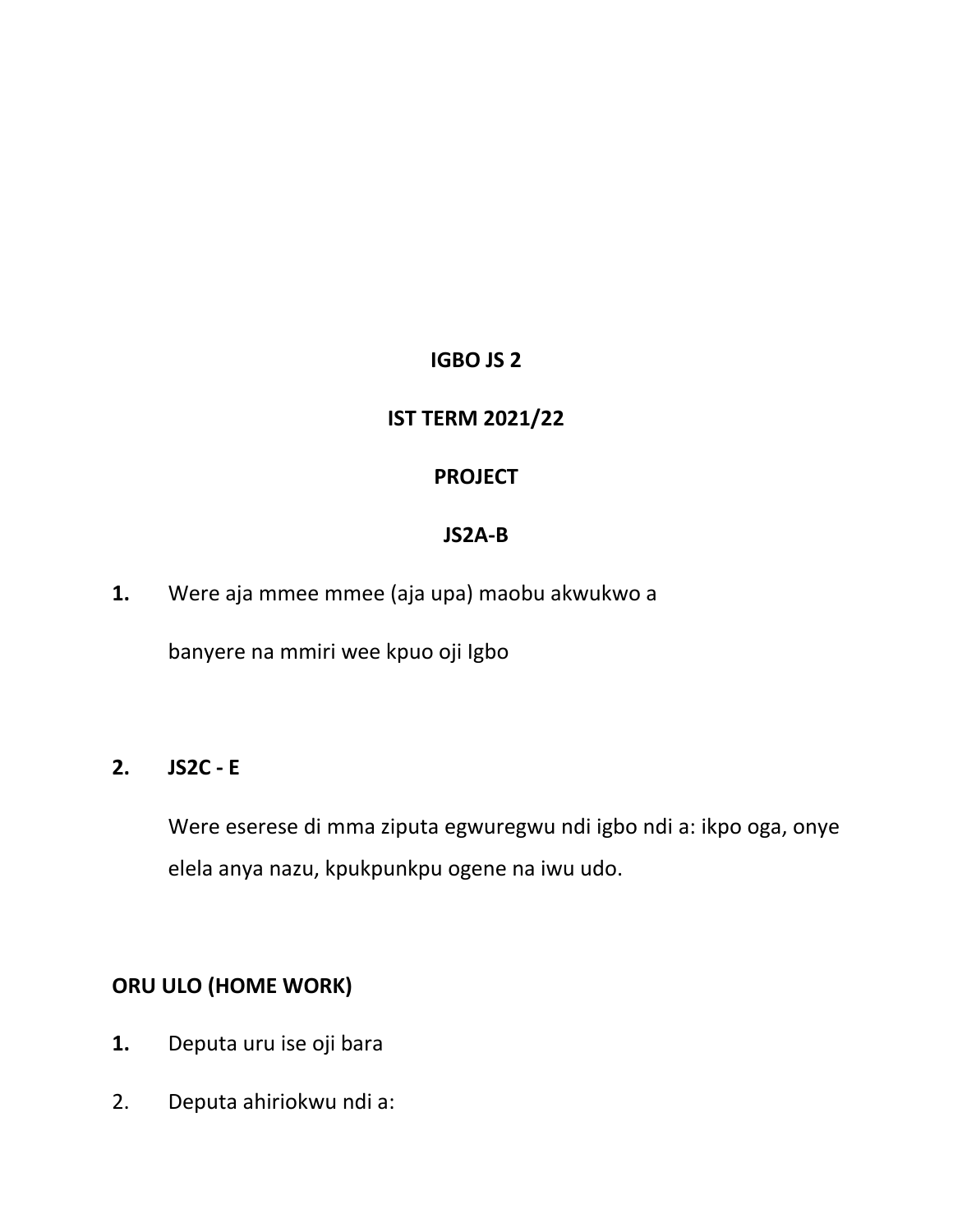- a. Ahirindinaazu (abuo)
- b. Ahirindiniihu (abuo)
- ch. Ahirindiugbua (otu)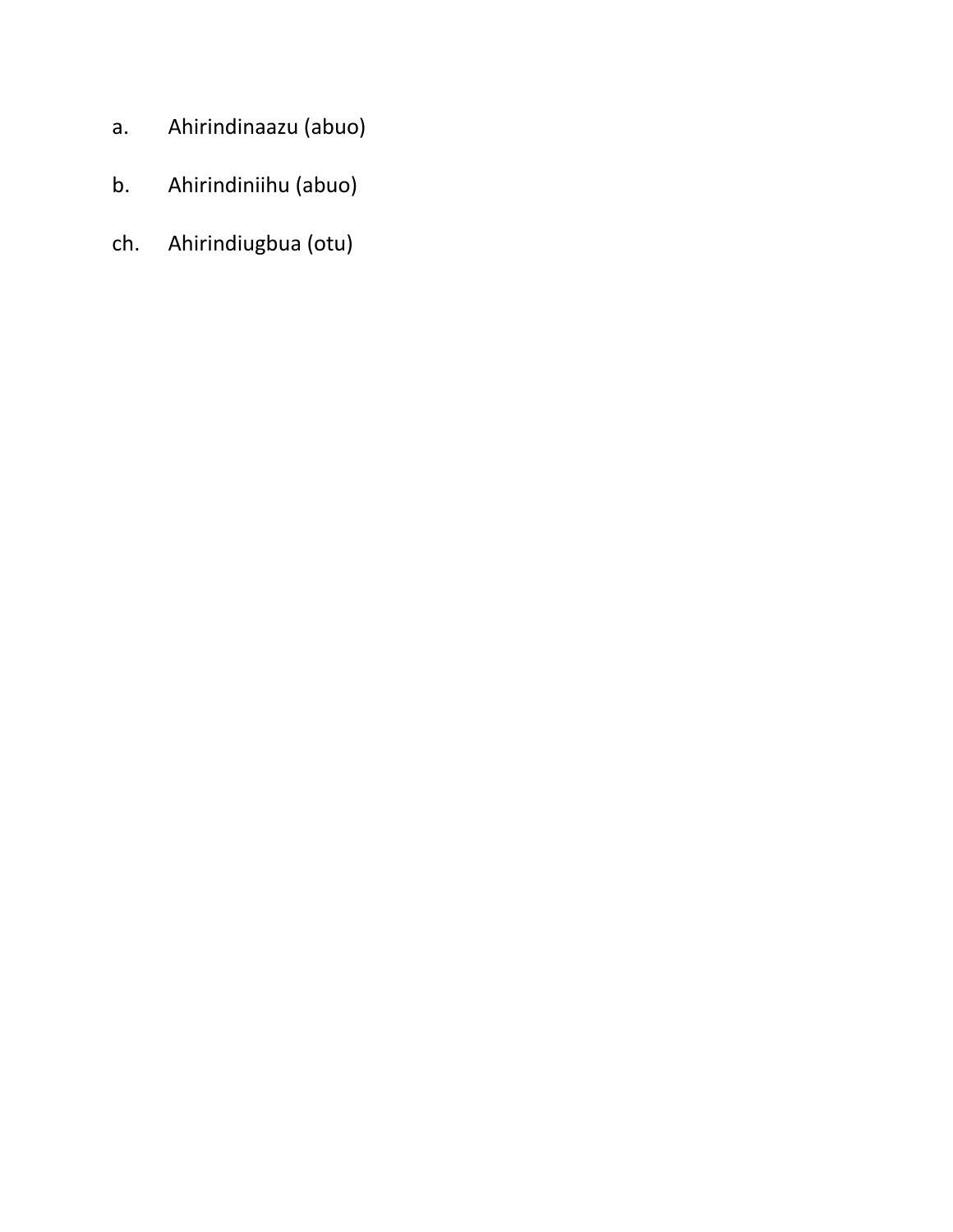### **COMPUTER STUDIES**

In the table below, provide the years and technologies of the respective computer generations

| computer generation |                         | year | <b>Technology</b>                                                                                                                                                                                                                                                                                                                                                                    |
|---------------------|-------------------------|------|--------------------------------------------------------------------------------------------------------------------------------------------------------------------------------------------------------------------------------------------------------------------------------------------------------------------------------------------------------------------------------------|
|                     | 1st generation computer |      |                                                                                                                                                                                                                                                                                                                                                                                      |
| 2.                  | 2nd generation computer |      |                                                                                                                                                                                                                                                                                                                                                                                      |
| 3.                  | 3rd generation computer |      |                                                                                                                                                                                                                                                                                                                                                                                      |
| 4.                  | 4th generation computer |      |                                                                                                                                                                                                                                                                                                                                                                                      |
| 5.                  | 5th generation computer |      |                                                                                                                                                                                                                                                                                                                                                                                      |
|                     |                         |      | $\overline{1}$ $\overline{1}$ $\overline{1}$ $\overline{1}$ $\overline{1}$ $\overline{1}$ $\overline{1}$ $\overline{1}$ $\overline{1}$ $\overline{1}$ $\overline{1}$ $\overline{1}$ $\overline{1}$ $\overline{1}$ $\overline{1}$ $\overline{1}$ $\overline{1}$ $\overline{1}$ $\overline{1}$ $\overline{1}$ $\overline{1}$ $\overline{1}$ $\overline{1}$ $\overline{1}$ $\overline{$ |

- **6.** Convert the following Binary to Decimal (a)  $0111_2$  (b)  $111100_2$
- 7. Define operation system
- 8. Give three (3) examples of operating system
- 9. \_\_\_ and \_\_\_ are two examples of computer professional
- **10.** Write three functions of operating system and explain

them briefly

### **PROJECT**

# **USE CARTON TO CONSTRUCT CD -ROM**

**Egwutuoha Chidimma**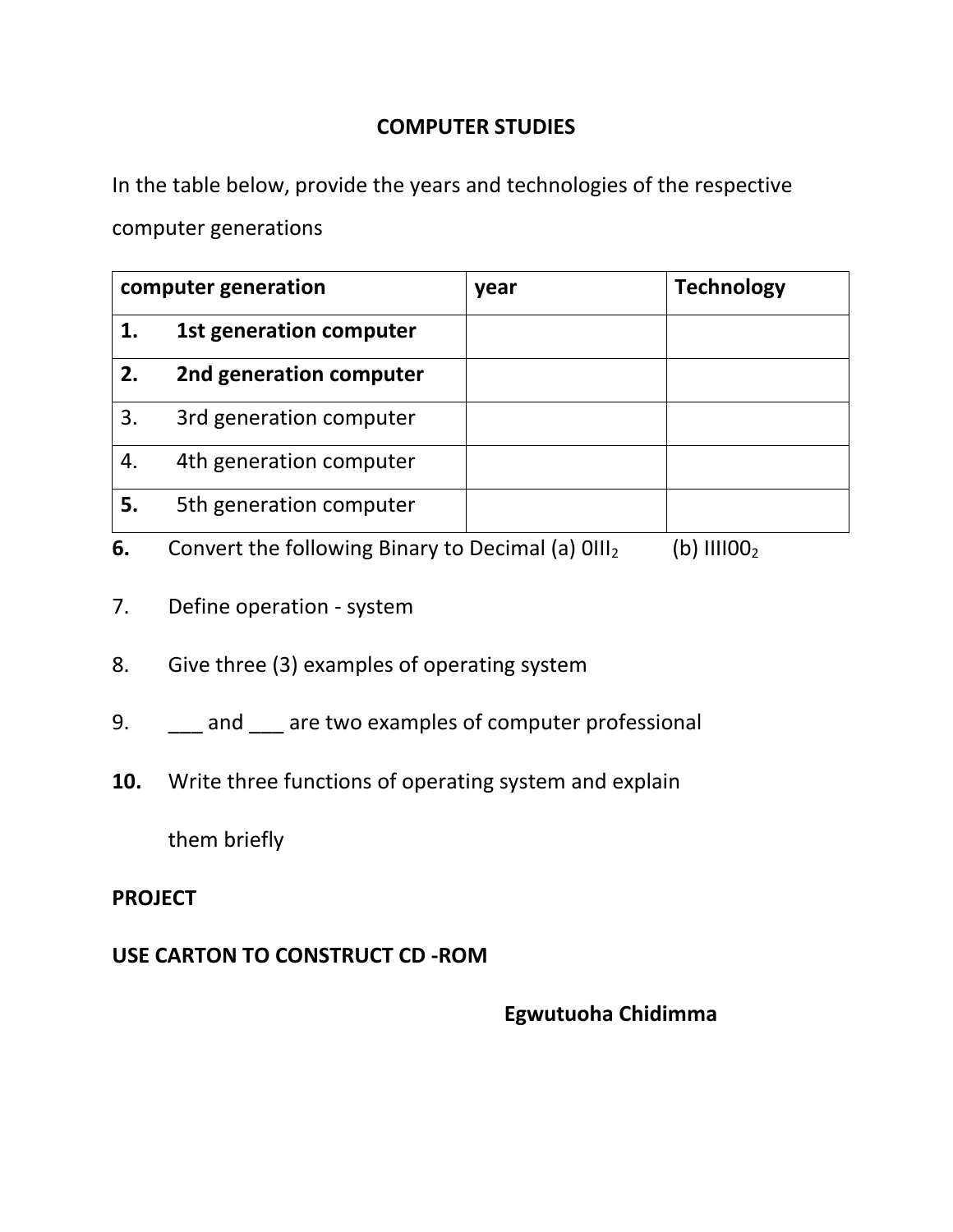### **MATHEMATICS**

# **HOLIDAY ASSIGNMENTS**

#### **ANSWER ALL**

- **1. Convert 17 ½ to decimal**
- **2. Subtract 120 from 390**
- **3. Divide 1.25 by 0.5**
- **4. Simplify 5 ¼ 1 ¾ 3 ¾**
- **5.** The product of two numbers is 1.87 if one of the numbers is 17. find the other number
- **6.** Convert 112 three to base 10
- 7. Simplify 59 ( 9 6)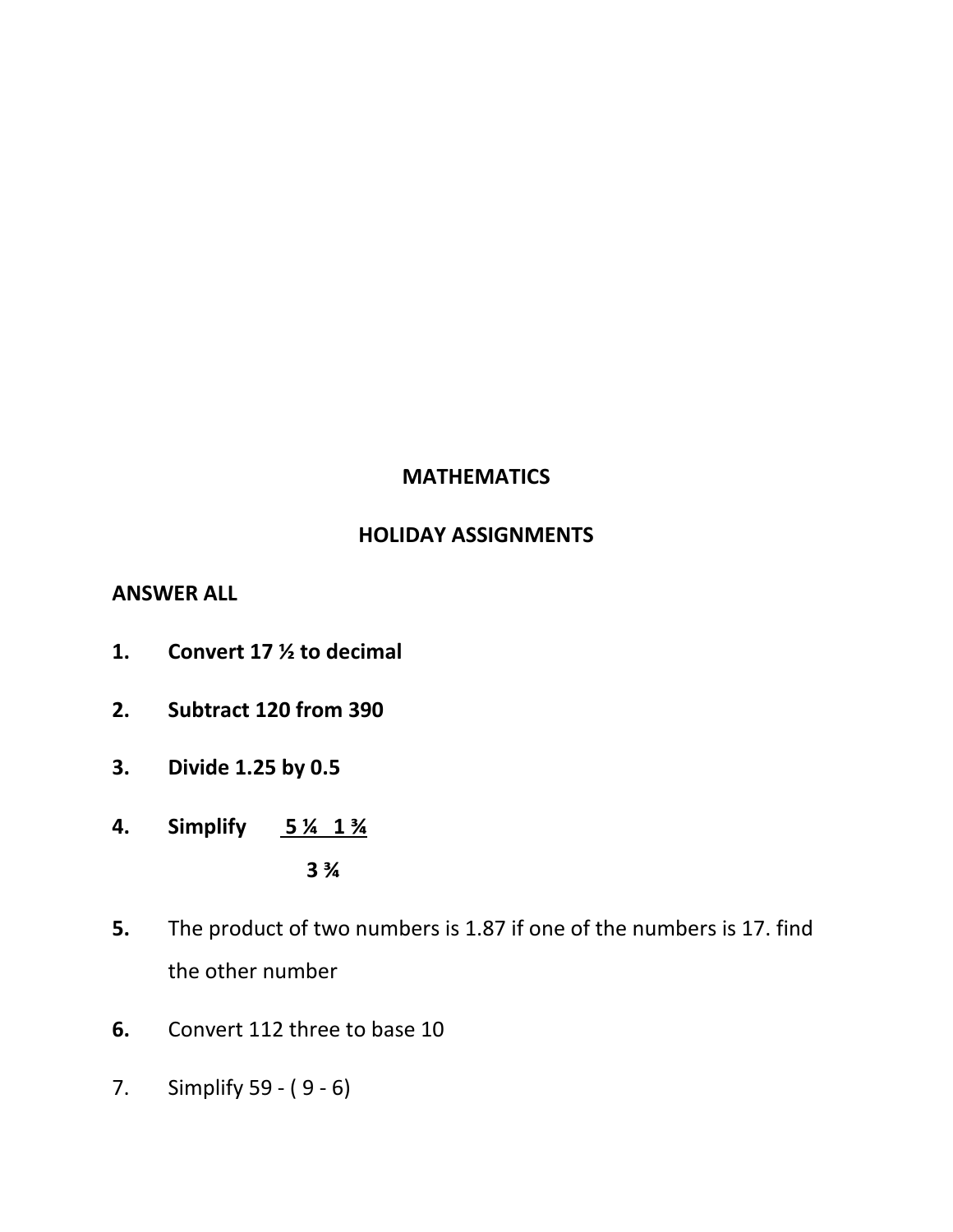- 8. Convert 18.3% to decimal
- 9. Find 60% of N400
- 10. Find n, 4/7 = n/35

#### **PROJECT MATHEMATICS JS2**

### **USE CARDBOARD SHEET AND PENCIL ONLY**

simplify the following and represent them on number line

- (a)  $4+(-10)$  (b)  $-5+8$  (c)  $-1-(-6)$
- (d)  $6 (+ 12)$  (e)  $1 7$

Ezeoka SN